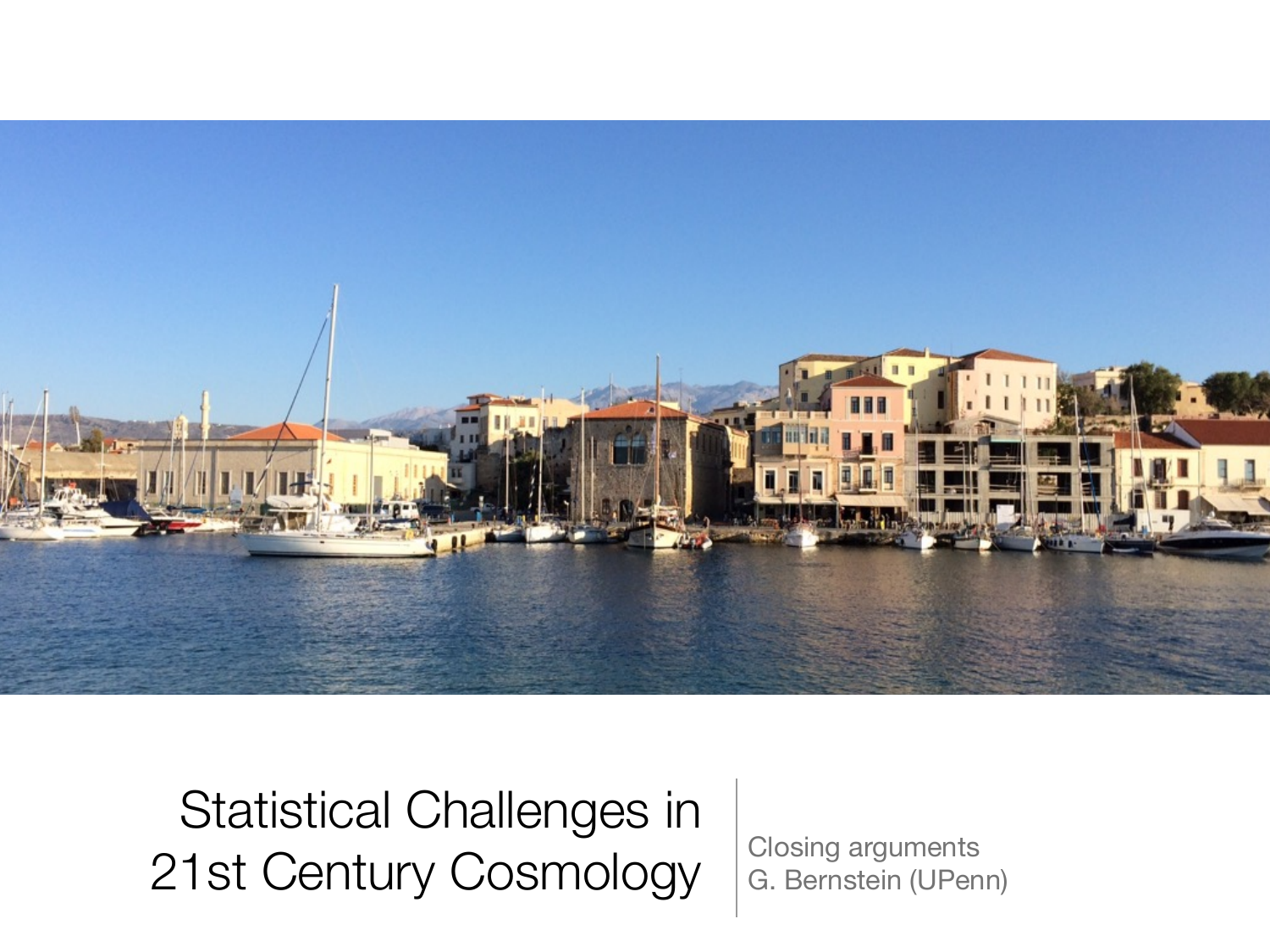### Thanks to…

### **Chairs of the SOC**

| <b>Name</b>         | <b>Institution</b>                | <b>Country</b> |
|---------------------|-----------------------------------|----------------|
| Jean-Luc Starck     | Commissariat à l'Energie Atomique | France         |
| <b>Alan Heavens</b> | Imperial College London           | UK             |

#### Members of the SOC

| Name                         | Institution                           | Country              |
|------------------------------|---------------------------------------|----------------------|
| <b>Bruce Bassett</b>         | University of Cape Town               | South Africa         |
| Vassilis Charmandaris        | Nat. Obs. of Athens & Univ. of Crete  | Greece               |
| <b>Eric Feigelson</b>        | Penn State University                 | <b>USA</b>           |
| Alan Heavens                 | Imperial College London               | United Kingdom       |
| <b>Joseph Hilbe</b>          | Arizona State University              | <b>United States</b> |
| <b>Alberto Krone-Martins</b> | <b>Lisbon University</b>              | Portugal             |
| Rachel Mandelbaum            | Carnegie Mellon University            | <b>USA</b>           |
| <b>Vicent Martinez</b>       | Valencia Astronomical Observatory     | Spain                |
| <b>Hiranya Peiris</b>        | University College of London          | UK                   |
| <b>Anais Rassat</b>          | Ecole Polytechnique Federale Lausanne | Switzerland          |
| Jean-Luc Starck              | Commissariat à l'Energie Atomique     | France               |
| <b>Panagiotis Tsakalides</b> | University of Crete & FORTH/ICS       | Greece               |
| Yanxia Zhang                 | National Astronomical Observatory     | China                |

### **Members of the LOC**

| <b>Name</b>                  | <b>Institution</b>                   |
|------------------------------|--------------------------------------|
| <b>Panagiotis Tsakalides</b> | University of Crete & FORTH/ICS      |
| <b>Thanasis Rontogiannis</b> | Nat. Obs. of Athens                  |
| <b>Grigorios Tsagkatakis</b> | <b>FORTH/ICS</b>                     |
| <b>Michalis Zervakis</b>     | <b>Technical University of Crete</b> |
|                              |                                      |

### **Administrative Support**

| <b>Name</b>            | <b>Institution</b>              |
|------------------------|---------------------------------|
| <b>Marili Chatzaki</b> | University of Crete & FORTH/ICS |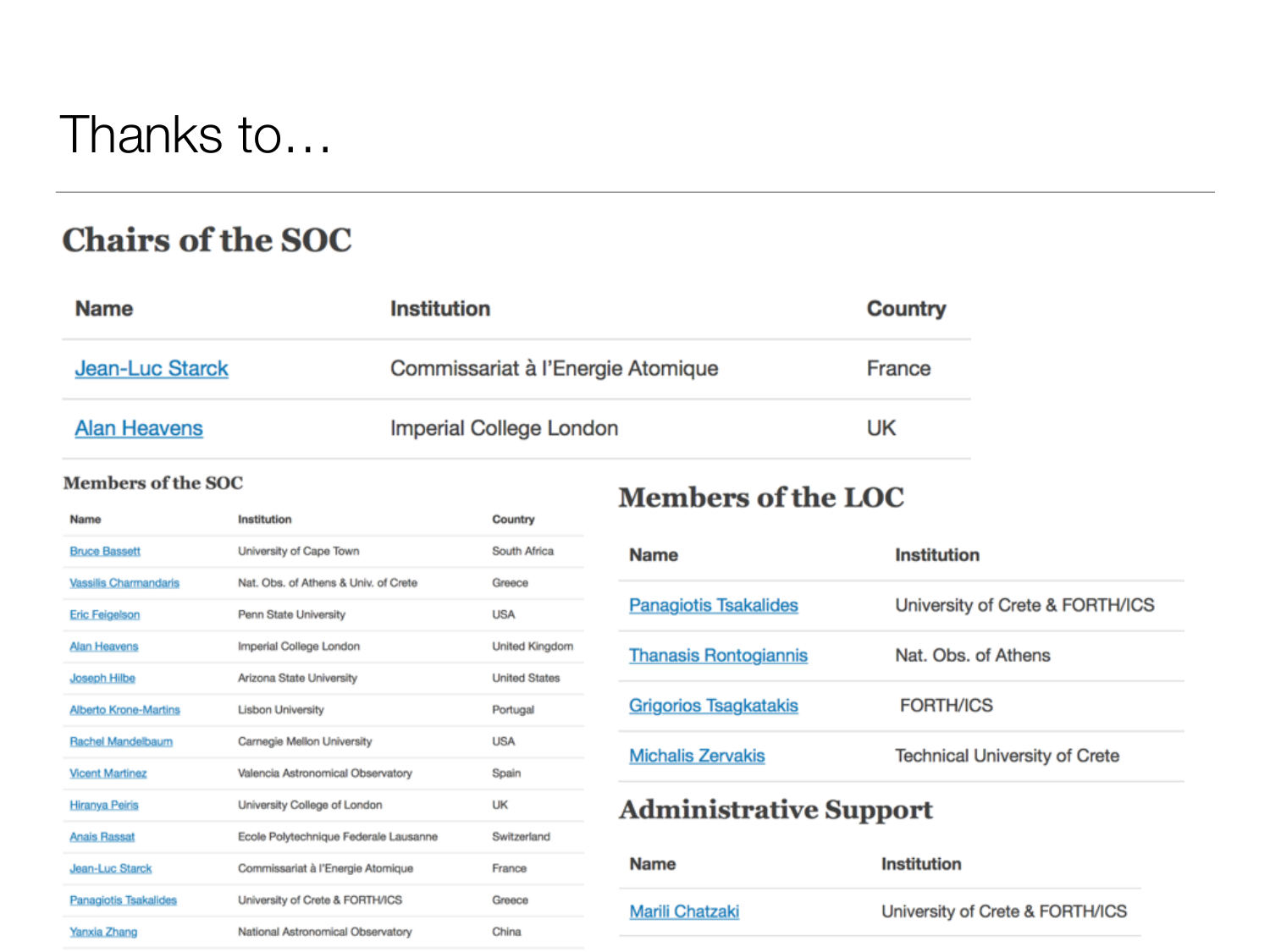## Statistical cosmologist employment bureaus

**Megaprojects** 

- KiDS
- HSC
- DES
- JPAS

**Gigaprojects** 

- DESI
- LSST
- Euclid
- WFIRST
- SKA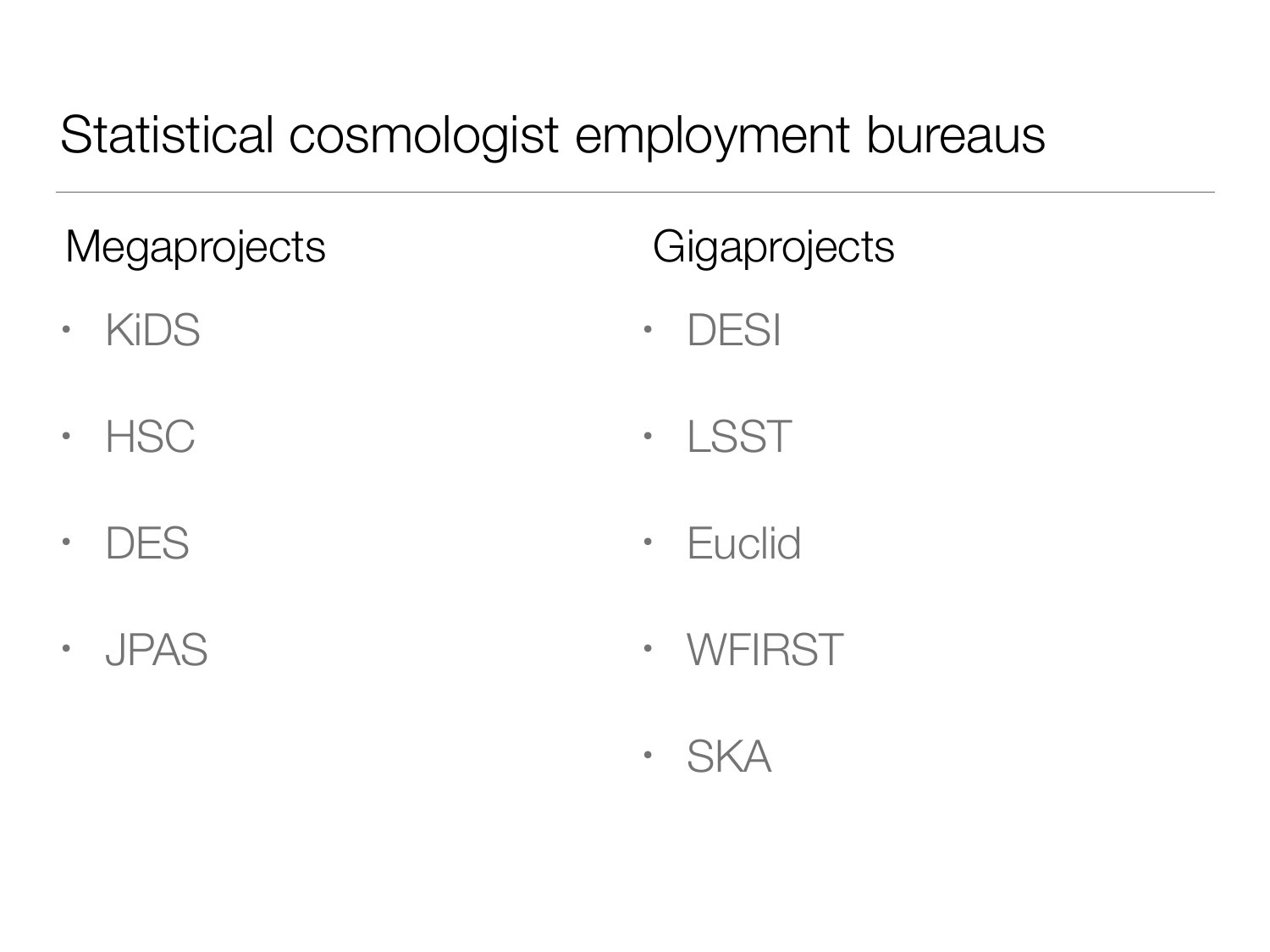## What's new this week?

- New cosmological theories to test?
- New experiments or hardware to collect data?
- New statistics to form from data that discriminate theories?
- New methods that improve precision of known tests?
- New methods that improve accuracy of known tests (as present/future precision demands)?
- New statistical/algorithmic methods that make known tests feasible at current/future scales?\*
- *\*1 MCPU-hrs costs ~50 microEuclids from Amazon EC2*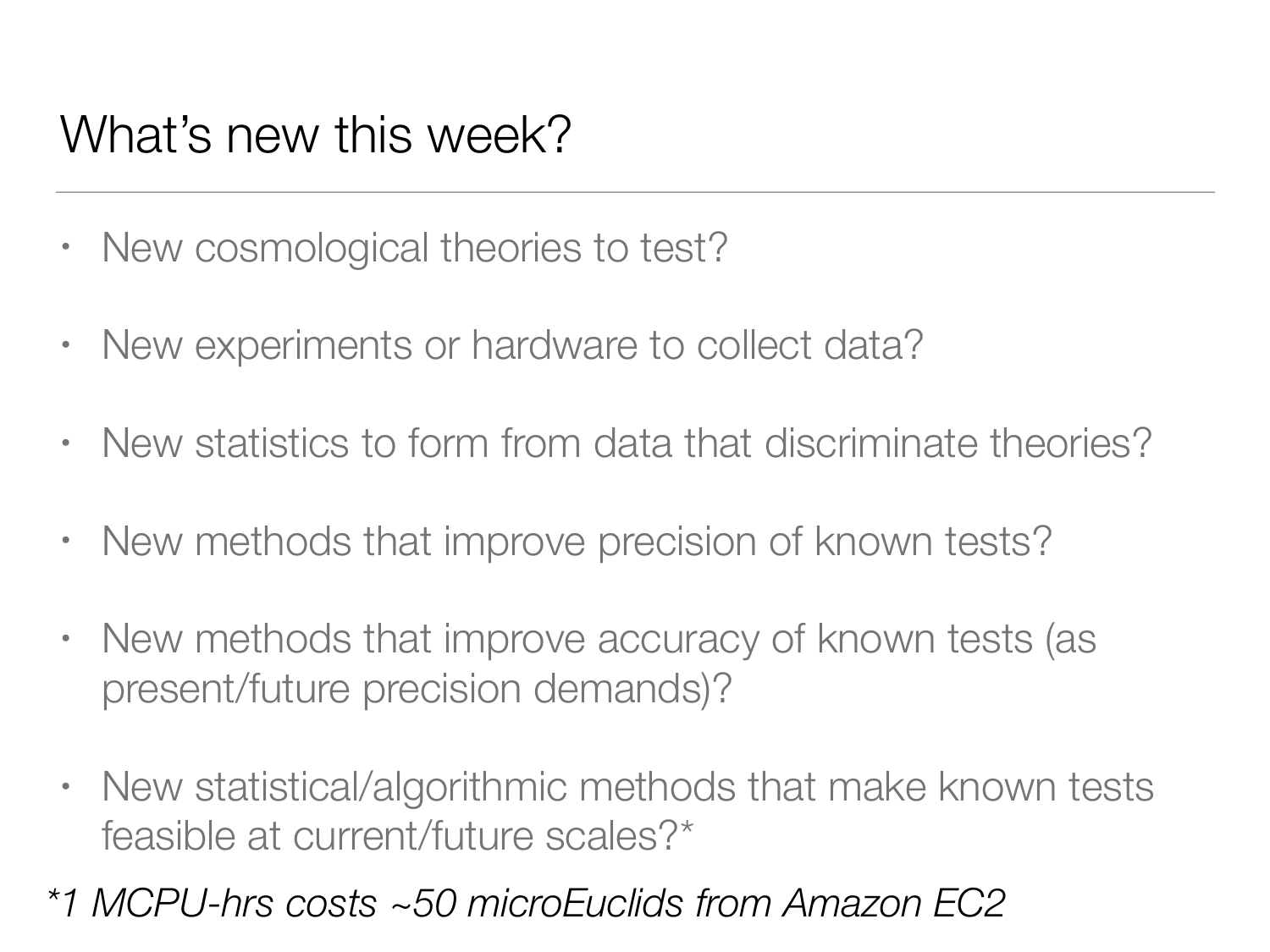What will future cosmo-statistics meetings feature?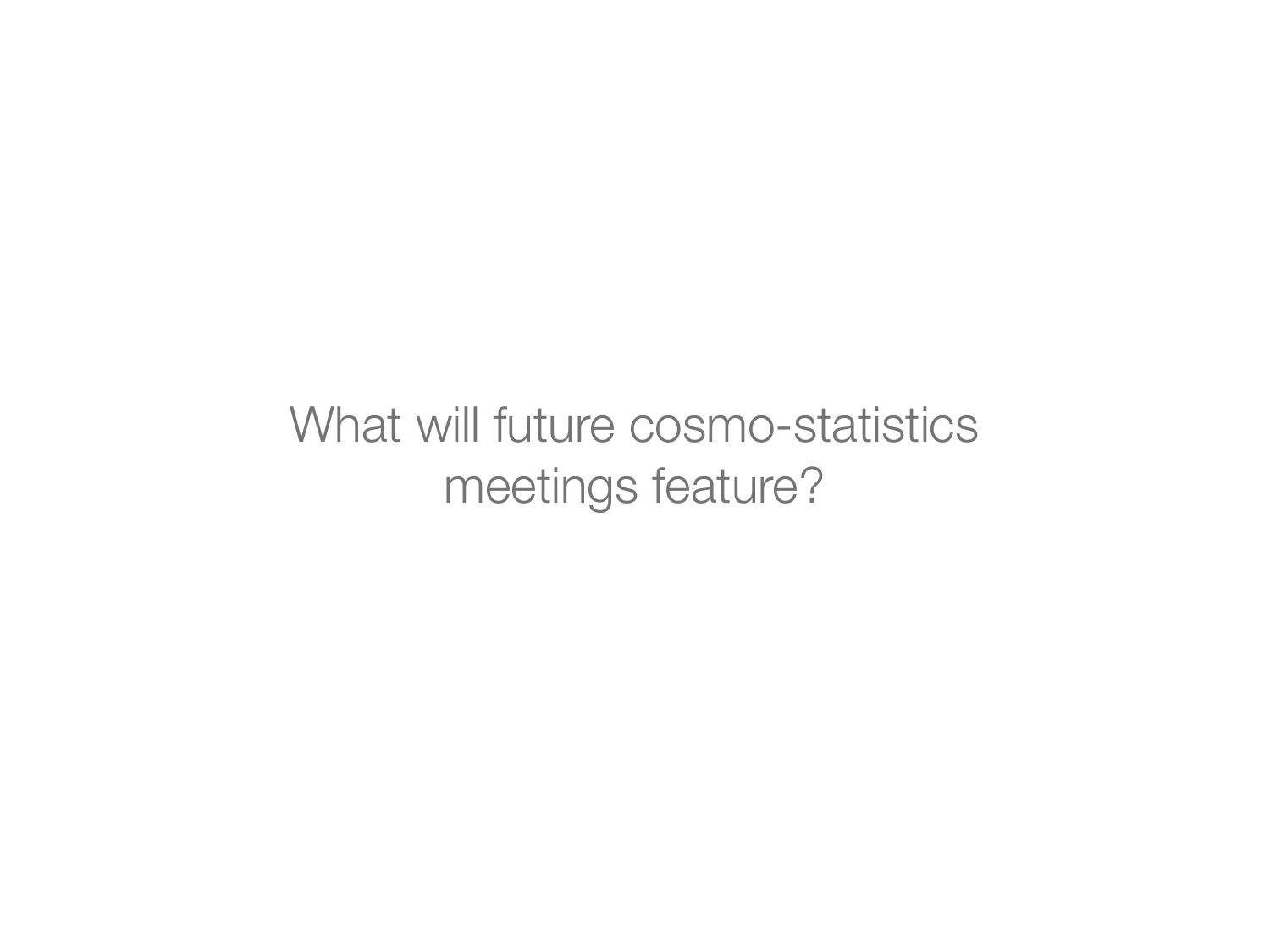# Things we can and should stop "correcting" and just do it right in the first place starting now

- Inverses of covariance matrix estimates (propagate the uncertainty!)
- Eddington bias (in galaxy cluster mass functions)
- Malmquist and other corrections in SN Hubble diagrams
- "Noise bias" in shear measurements



(Sellentin, Ma, Shariff, Mandel, Murray, Bernstein)



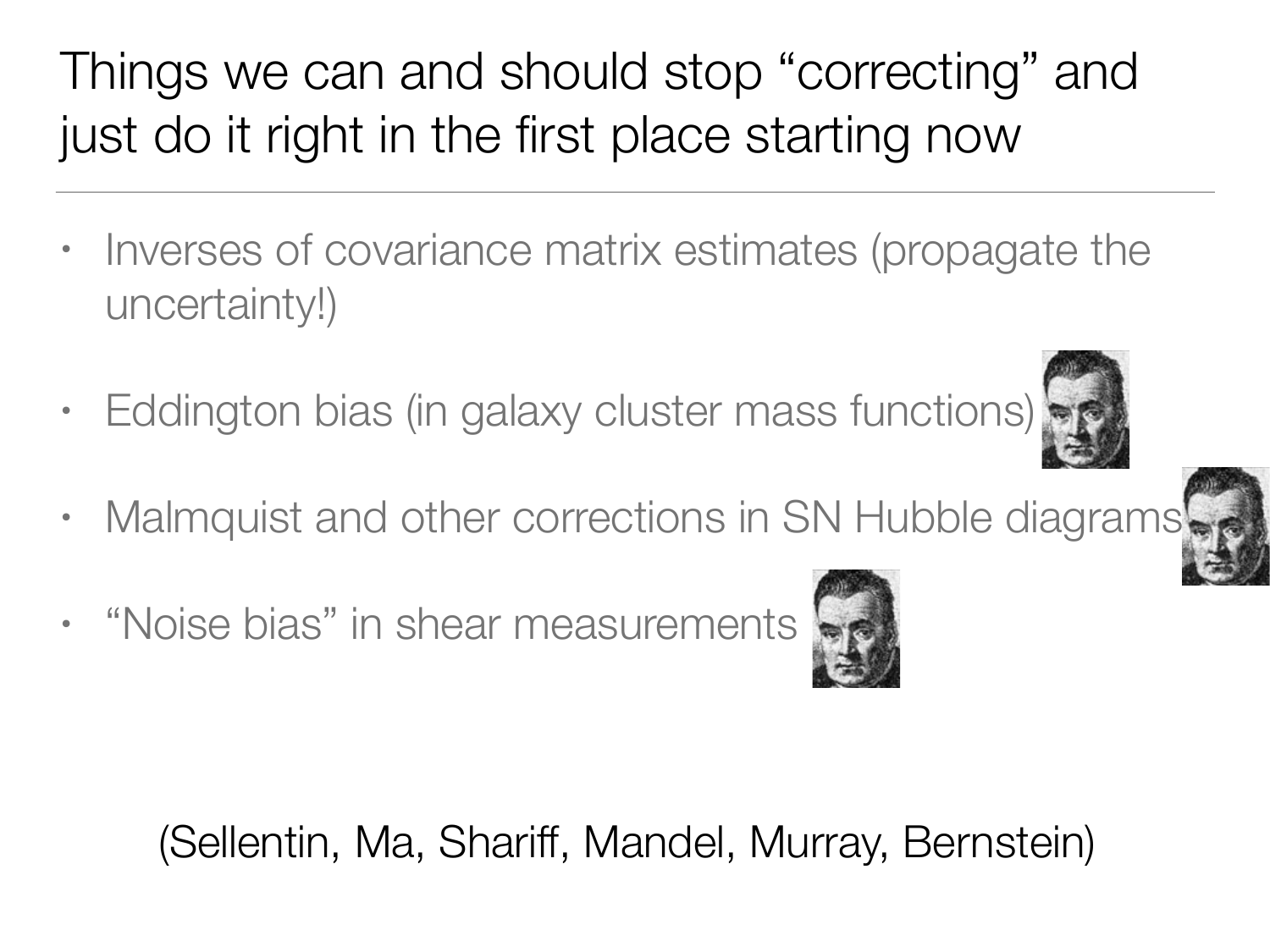# If we don't have huge progress on these by the next CosmoStat meeting, heads will roll…

- Photo-z's in the face of incomplete & biases training spectroscopy.
	- Mix empirical knowledge with physics to fill out the color space
	- Combine correlation info with color info
	- *n(z,type)* as free parameter, and proper propagation of uncertainties here & in measurement into cosmology.
- Covariance matrices for long data vectors
	- Use analytic knowledge to reduce number of needed simulations?

(Malz, Leistedt, Amaro, Speagle, Leauthaud, Joachimi, Zhang)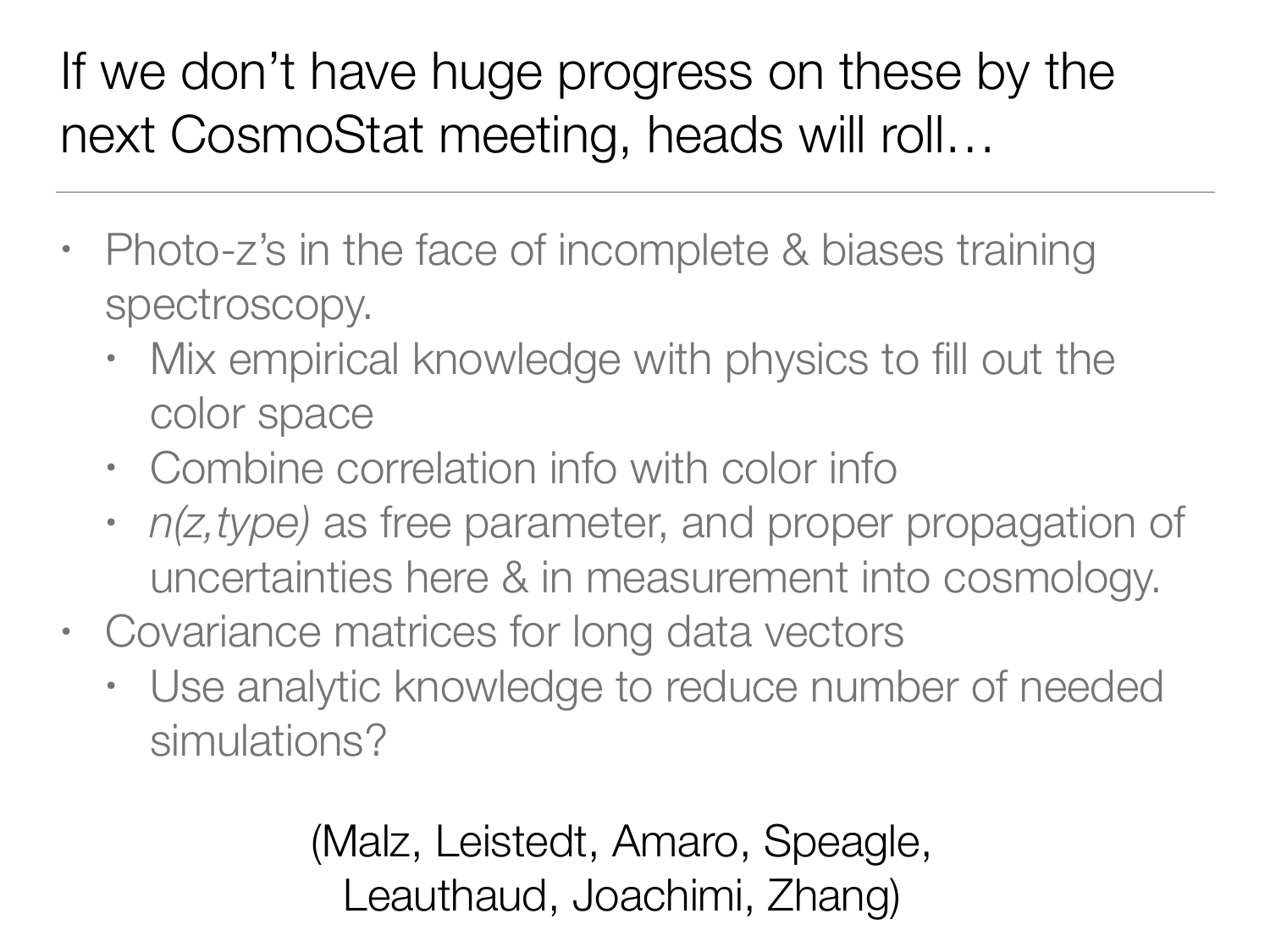## Maybe 2 Cosmostats until heads roll:

- Automated redshift estimation, quality assessment from ratty, confused spectra (Euclid, WFIRST grisms)
	- Machine learning, Gaussian processes, sparsity...
- Galaxy deblending (LSST, HSC, WFIRST)
- SKA imaging challenges...

(Joseph, Pratley, Beck, Mary, Wiaux, Jamal, Remy, Schmitt)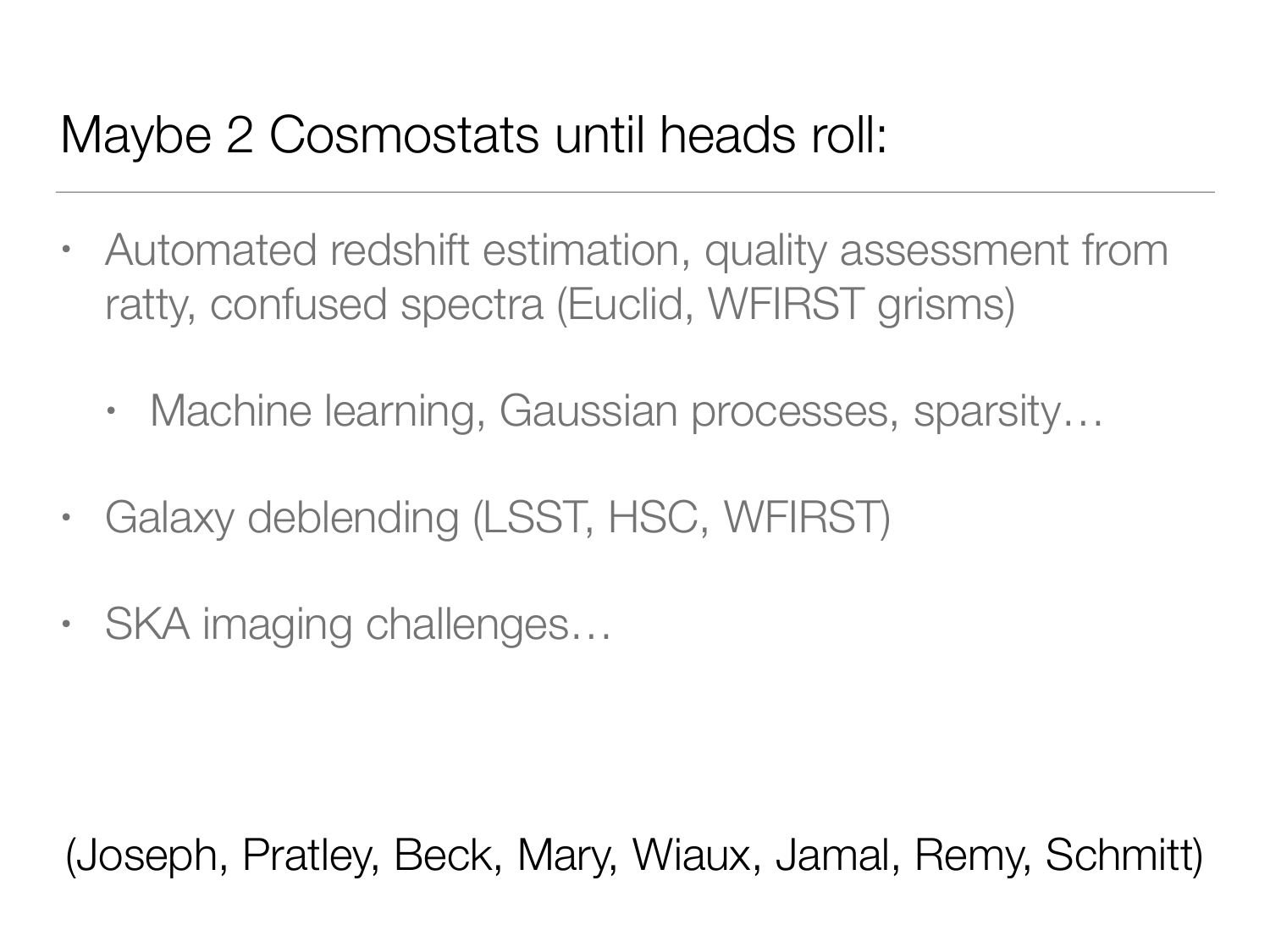## QuAAc: Quiz on Algorithm Acronyms

- NERCOME
- FISTA
- ABC
- BALROG
- $\cdot$  /OBOV
- HBM
- Nonparametric Eigenvalue-Regularized Precision or Covariance Matrix Estimator
	- Fast Iterative Shrinkage-Thresholding Algorithm
	- Approximate Bayesian Computation

 $n/a!$ 

Zones Bordering on Voidness

• Bayesian Hierarchical Model (dialect)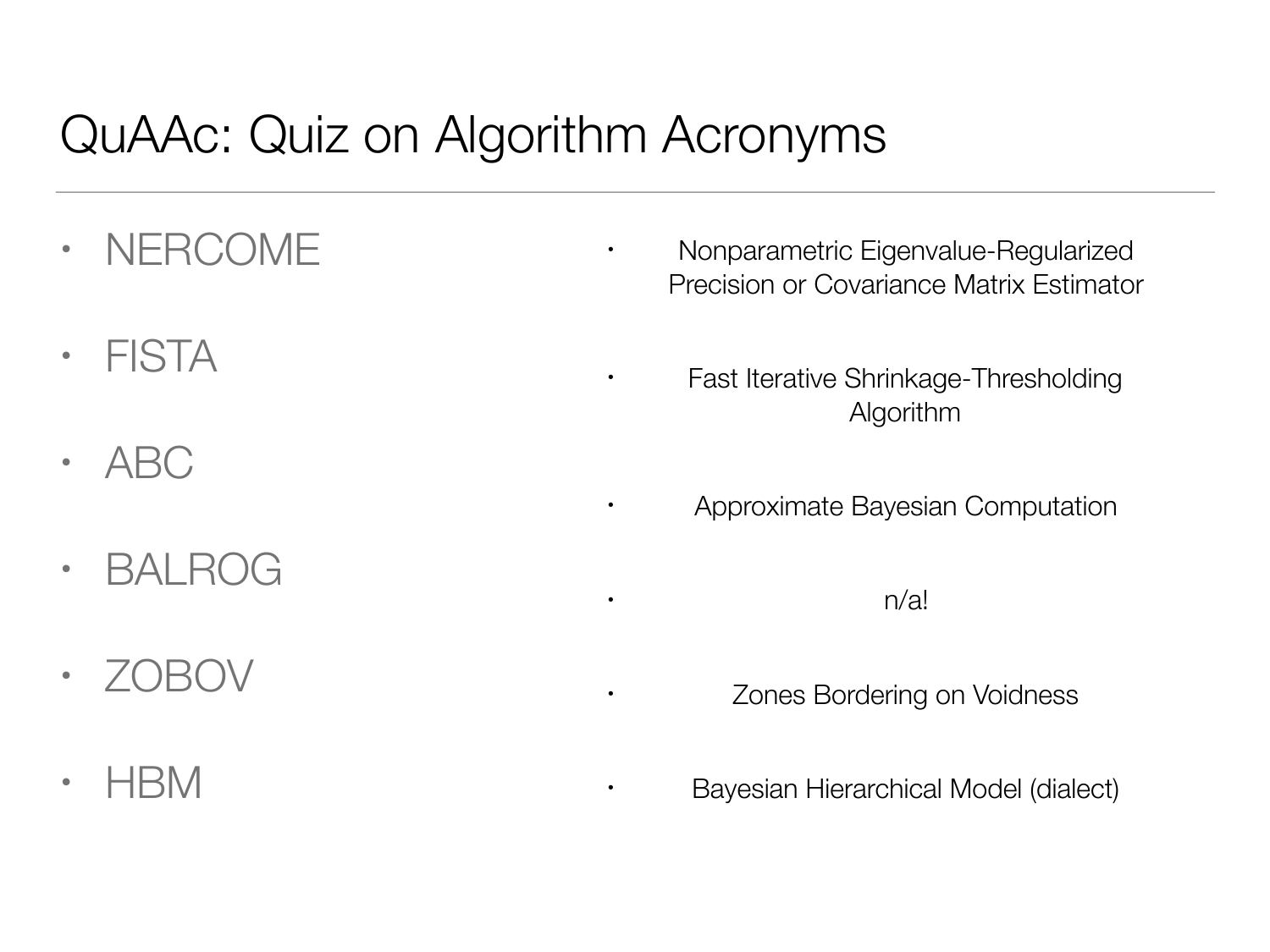## The Non-Gaussian Frontier

- Avoid the heartbreak of information saturation and seek new fortunes in LSS with:
	- Voids, ridges/filaments, peaks, peak clipping, sliced correlations, phase statistics, counts in cells, Minkowski functionals, the BORG
	- (but the bispectrum was not invited to CosmoStat21!)\*\*
- But if you thought modeling and assigning likelihoods to the power spectrum was hard, just wait…
	- Accurate analytic theory seems hopeless, never mind likelihoods. Total dependence on simulated Universes (incl. galaxy populations) + Approximate Bayesian Computation for model discrimination?
- A golden non-Gaussianity: CMB lensing

(Olenko, Ho, Neyrinck, Martinez, Lin, Pisani, Chen, Carron, Leclerq, Nadathur, Peel, Eggemeier, Demchenko, Giblin, Kovacs)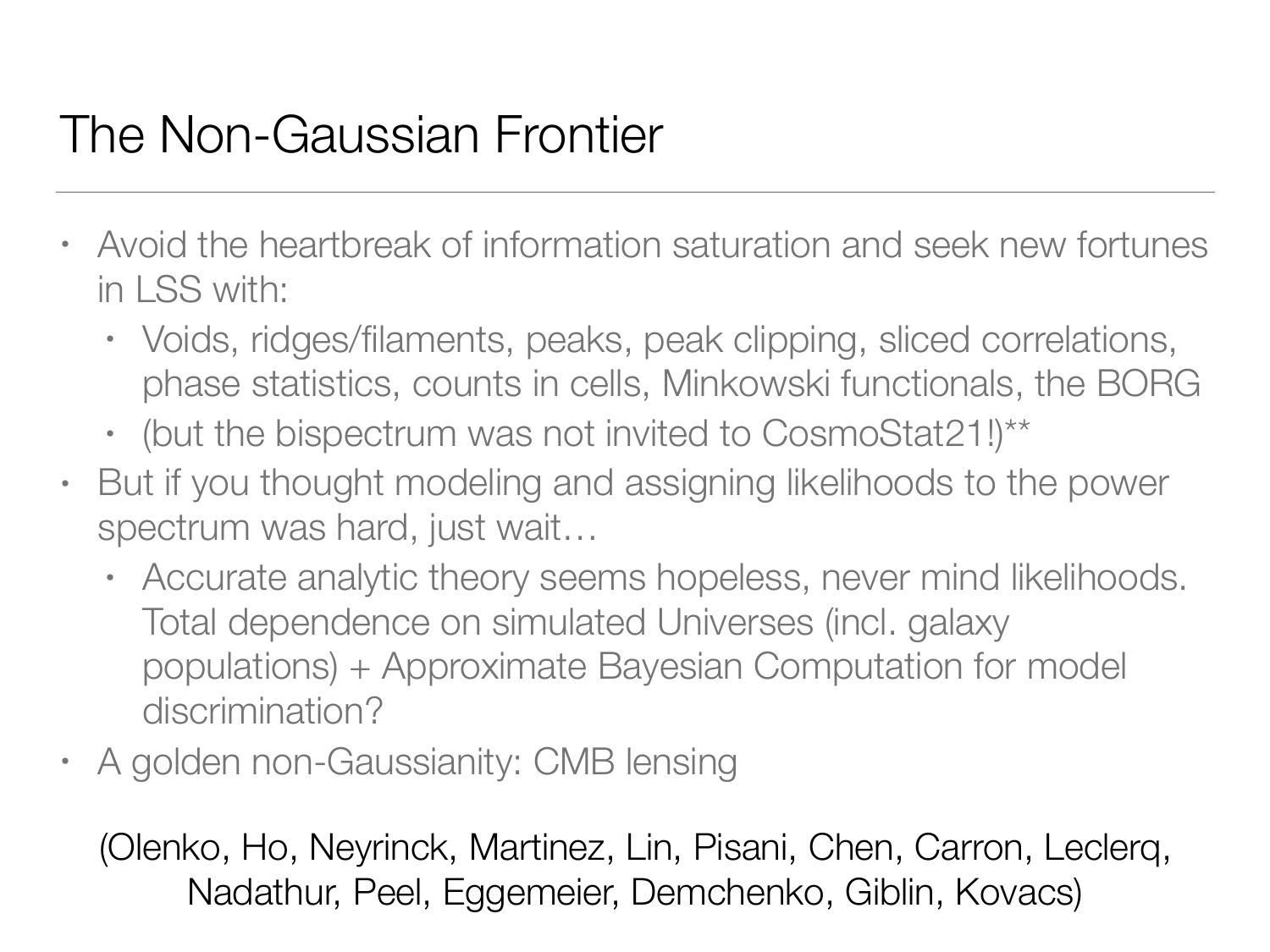**ETH** zürich

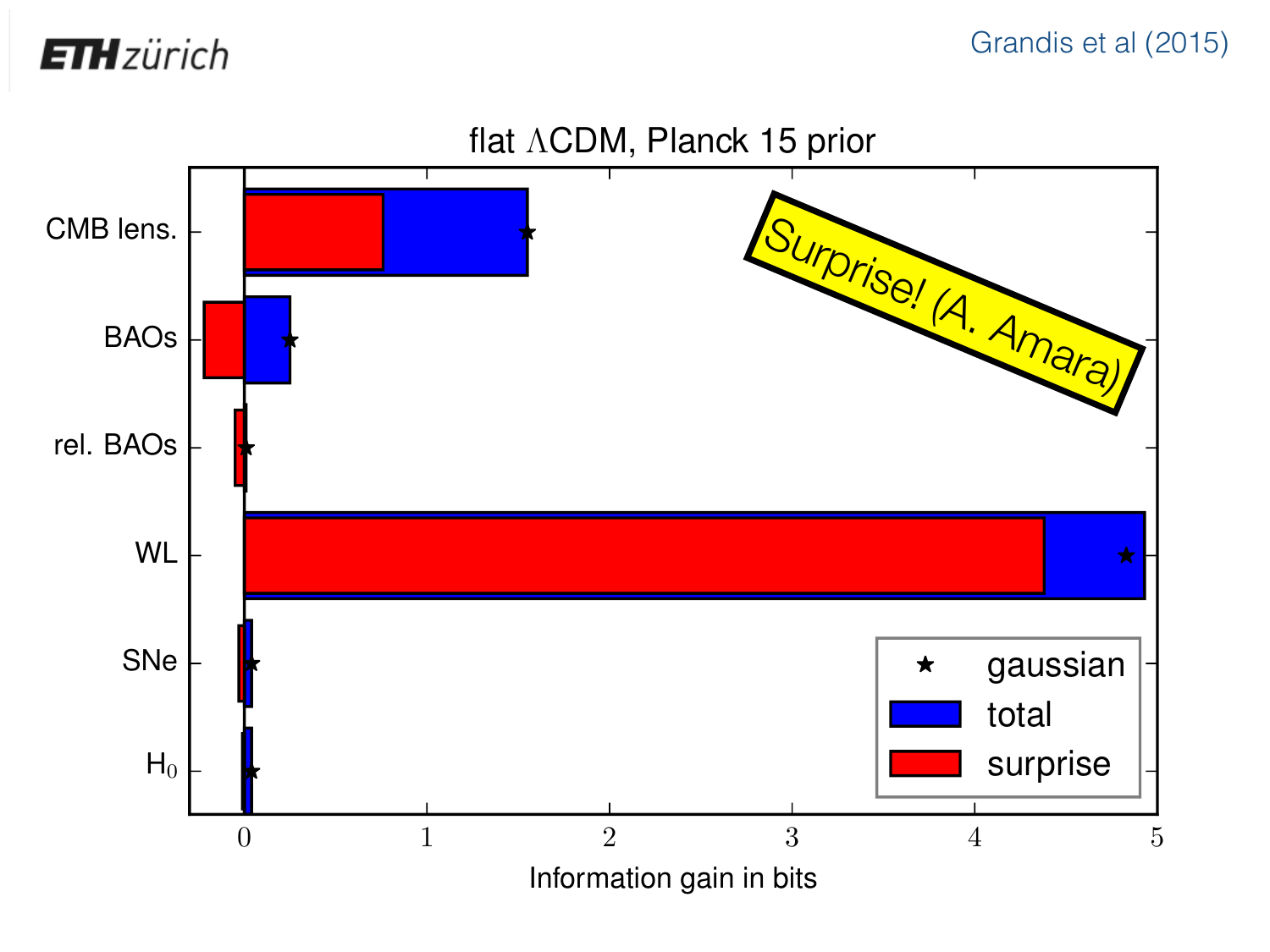## Getting (much) more out of data

- Multi-tracer large-scale structure (Abramo)
- 3d lensing mass reconstruction w/sparsity (Lanusse)
- Accurate mask functions (Aleksic)
- CMB lensing reconstruction at high S/N (Carron)
- Map component separation, scalar and otherwise (Umilta, Wallis, McEwen, Rogers, Leistedt)
- Machine discovery, classification of galaxies, strong lenses, SNIa spectra (Fraix-Burnet, Ostrovski, Ishida, Petrillo, Beck, Caro, Lablanche)
- Interferometric image reconstruction, (Wiaux, Chan, Pratley)  $\bigcirc$
- PSFs from stars (Farrens), stars from PSFs (Kuntzer)